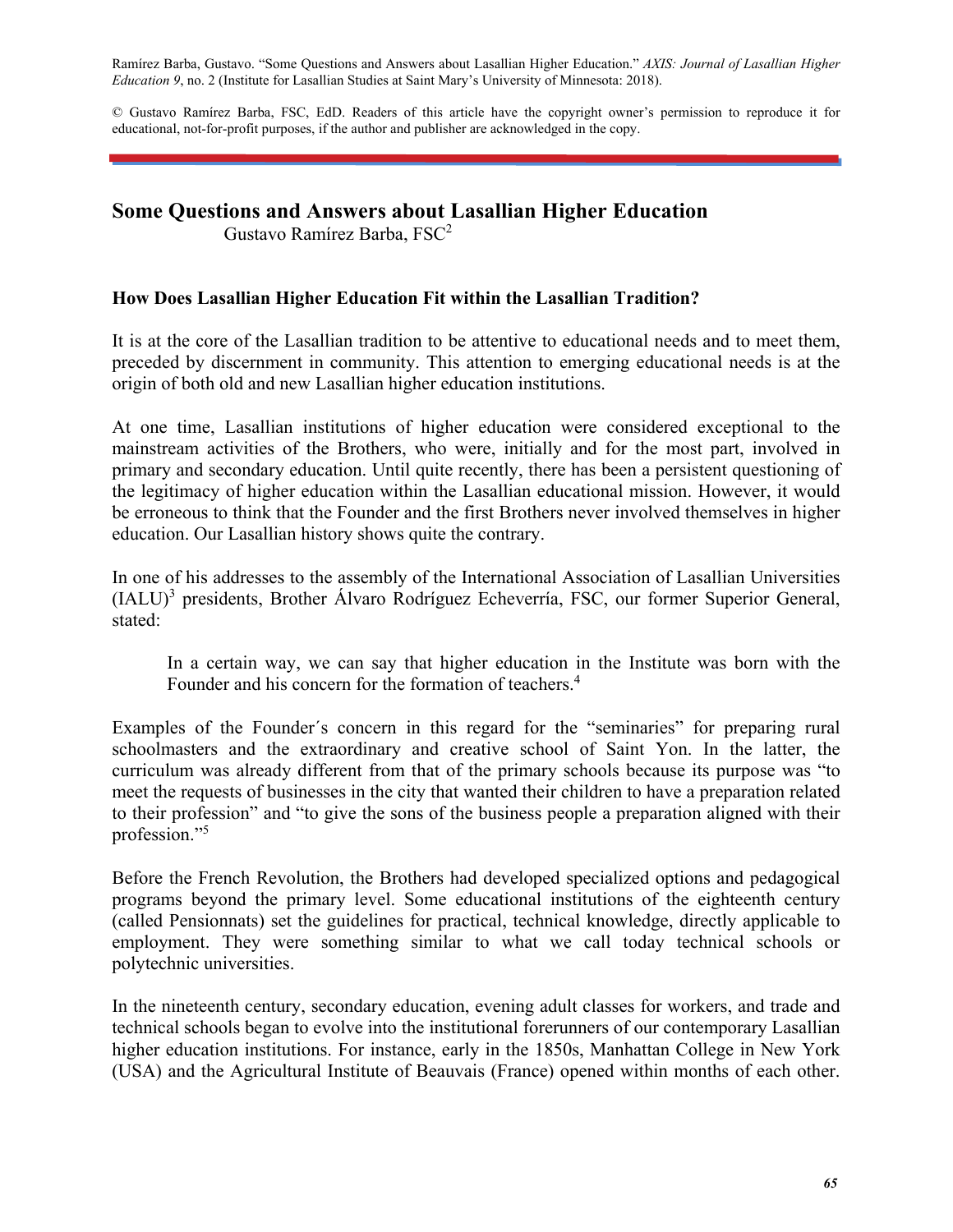The former was charged with the preparation of teachers and seminarians, but soon included not only "classical education," but also polytechnic preparation. The latter became the modern expression of a tradition of French Lasallian technical and professional training.

In the following decades, Lasallian tertiary education was well established through other institutions like the Saint Luc Art Schools in Brussels (Belgium) and La Salle University of Philadelphia and Saint Mary's College of California, among others, in the United States of America.

Through the first decades of the twentieth century, prominent Lasallian colleges, universities and technical institutes continued to be established in France (ESAIP, ECAM, etc.), Spain (La Salle Engineering in Barcelona) and the USA (Saint Mary's University in Winona, Christian Brothers University in Memphis, and Lewis University in Romeoville).

Lasallian higher education was established in the Asia Pacific with the founding of De La Salle in Manila (Philippines) in 1911.

In 1957, a Spanish Brother Pablo Mandazan Soto, FSC, (aka Ginés) initiated in Venezuela the La Salle Foundation for Natural Sciences, dedicated to research and education for the sustainable development of the poorest regions of Venezuela. During the same decade, the first Latin American Lasallian university was opened in Havana; but it was closed at the time of the Cuban revolution before its first class graduated. Universidad La Salle of Mexico City, De La Salle University in Bogotá (Colombia), and De La Salle University Bajío in Leon (Mexico), were founded shortly after, in the early 1960s.

Bethlehem University came into being as a place of higher learning in 1973, following the historic visit of Pope Paul VI to the Holy Land in 1964. The establishment of Bethlehem University originated with the desire of the Pope to do something to help the Palestinian people. Informed of the Brothers' educational tradition in the Holy Land, he requested that the Institute take responsibility for the University. Since its establishment, a De La Salle Brother has occupied the position of vice-chancellor.

The late 1980s and early 1990s witnessed the boom of new Lasallian universities in Latin America and the Philippines. This time was also the beginning of higher education in Africa. The African Lasallian Center of Abidjan (Ivory Coast) began in 1991. Christ the Teacher Institute for Education of Saint Mary's University of Minnesota, which functions in conjunction with Tangaza College in Nairobi (Kenya), was formally accredited in 1996.

In just over a century, the Lasallian educational mission was decidedly positioned in higher education, with notable institutions in most regions of the world.

Demographics and demand for specialized and tertiary education were pressuring longestablished Lasallian institutions to create branch campuses to serve the demand for Lasallian higher education. In addition, in many areas of the world, especially in developing countries, teacher education was gradually being officially incorporated into higher education, which began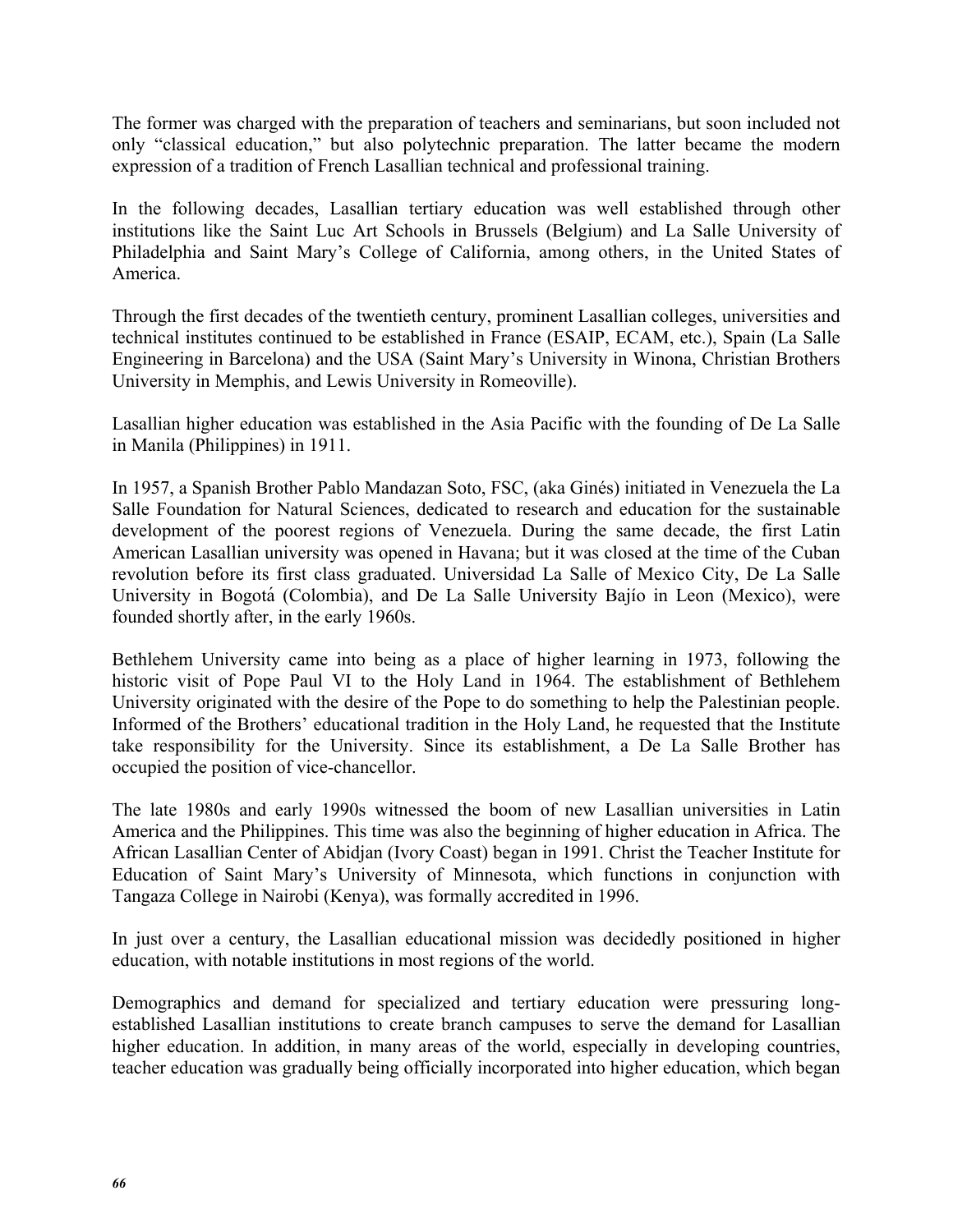to close the real, or perceived, distance between Lasallian higher education and traditional Lasallian educational ministries.

It is fortunate that the extraordinary Brothers who, encouraged and supported by parent associations of primary and secondary Lasallian schools, entrepreneurs, and Church authorities and overcoming resistance and open opposition had the courage to initiate one of the best chapters of Lasallian history.6

### **Where Are Lasallian Colleges and Universities Located?**

What follows is a list of IALU universities by geographical location and IALU region.<sup>7</sup>

| Region              | Universities                           | City            | Country            |
|---------------------|----------------------------------------|-----------------|--------------------|
| Asia and            | De La Salle Araneta University         | Araneta         | Philippines        |
|                     | De La Salle Health Sciences Institute  | Dasmarinas      | Philippines        |
|                     | De La Salle John Bosco College         | Surigao del Sur | Philippines        |
|                     | De La Salle Lipa                       | Lipa            | Philippines        |
|                     | De La Salle University Manila          | Manila          | Philippines        |
| Pacific Islands     | De La Salle University Dasmarinas      | Dasmarinas      | Philippines        |
| (11)                | De La Salle-College of Saint Benilde   | Manila          | Philippines        |
|                     | La Salle College Antipolo              | Antipolo        | Philippines        |
|                     | La Salle College of the Arts           | Singapore       | Singapore          |
|                     | La Salle University Ozamiz             | Ozamiz          | Philippines        |
|                     | University of Saint La Salle Bacolod   | Bacolod         | Philippines        |
|                     | Centre Lasallien Africain              | Abidjan         | <b>Ivory Coast</b> |
|                     | <b>ECAM</b>                            | Lyon            | France             |
|                     | ECAM Rennes - Louis de Broglie         | <b>Bruz</b>     | France             |
| Europe and          | École Superieure Technique La Salle    | Douala          | Cameroon           |
| French-<br>Speaking | <b>ESAIP</b>                           | Angers          | France             |
| Africa              | Unilasalle France                      | <b>Beauvais</b> | France             |
| (10)                | <b>ISFEC La Salle-Mounier</b>          | Paris           | France             |
|                     | La Salle - Universitat Ramon Llull     | Barcelona       | Spain              |
|                     | La Salle Campus Madrid                 | Madrid          | Spain              |
|                     | La Salle Open University               | Andorra         | Andorra            |
| Mexico<br>(15)      | Centro de Estudios Superiores La Salle | Monterrey       | Mexico             |
|                     | Universidad De La Salle Bajío          | Bajío - Leon    | Mexico             |
|                     | Universidad de La Salle Noroeste       | Ciudad Obregon  | Mexico             |
|                     | Universidad de La Salle Pachuca        | Pachuca         | Mexico             |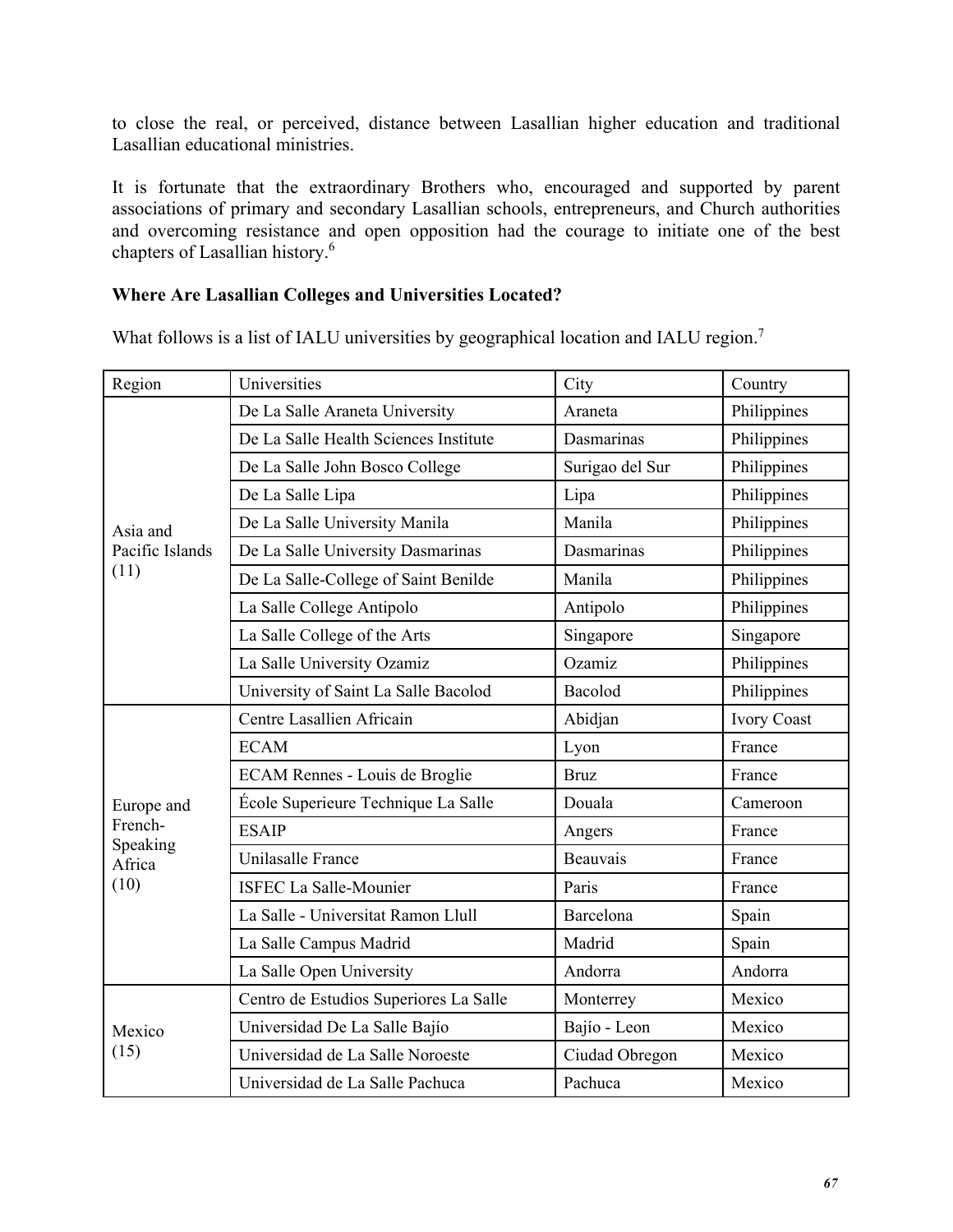|                             | Universidad La Salle Benavente                   | Benavente           | Mexico        |
|-----------------------------|--------------------------------------------------|---------------------|---------------|
|                             | Universidad La Salle Cancún                      | Cancún              | Mexico        |
|                             | Universidad La Salle Chihuahua                   | Chihuahua           | Mexico        |
|                             | Universidad La Salle Cuernavaca                  | Cuernavaca          | Mexico        |
|                             | Universidad La Salle Laguna                      | Laguna              | Mexico        |
|                             | Universidad La Salle Mexico DF                   | Mexico City         | Mexico        |
|                             | Universidad La Salle Morelia                     | Morelia             | Mexico        |
|                             | Universidad La Salle Nezahualcóyotl              | Mexico              | Mexico        |
|                             | Universidad La Salle Oaxaca                      | Oaxaca              | Mexico        |
|                             | Universidad La Salle Saltillo                    | Saltillo            | Mexico        |
|                             | Universidad La Salle Victoria                    | Victoria            | Mexico        |
|                             | <b>Bethlehem University</b>                      | Bethlehem           | Palestine     |
|                             | <b>Christian Brothers University</b>             | Memphis             | <b>USA</b>    |
| North America,              | Ethiopian Catholic University - La Salle         | Addis Ababa         | Ethiopia      |
| Bethlehem and               | La Salle University Philadelphia                 | Philadelphia        | <b>USA</b>    |
| English-<br>speaking Africa | Lewis University                                 | Romeoville          | <b>USA</b>    |
| (8)                         | Manhattan College                                | New York            | <b>USA</b>    |
|                             | Saint Mary's College of California               | Moraga              | <b>USA</b>    |
|                             | Saint Mary's University of Minnesota             | Winona/ Minneapolis | <b>USA</b>    |
|                             | Universidad De La Salle                          | La Paz              | Bolivia       |
|                             | Universidade La Salle                            | Canoas              | <b>Brazil</b> |
|                             | Faculdade La Salle                               | Lucas do Rio Verde  | <b>Brazil</b> |
|                             | Faculdade La Salle                               | Manaus              | <b>Brazil</b> |
|                             | Centro Universitário La Salle                    | Rio de Janeiro      | <b>Brazil</b> |
|                             | Universidade Católica de Brasília                | <b>Brasilia</b>     | <b>Brazil</b> |
|                             | Centro Universitário do Leste de Minas           | Coronel Fabriciano  | <b>Brazil</b> |
| Central and                 | Faculdade Imaculada Conceição                    | Recife              | <b>Brazil</b> |
| South America<br>(19)       | Faculdade Católica do Tocantins                  | Palmas              | <b>Brazil</b> |
|                             | Faculdade La Salle                               | Estrela             | <b>Brazil</b> |
|                             | Universidad de La Salle                          | Bogota              | Colombia      |
|                             | Corporación Universitaria Lasallista             | Medellin            | Colombia      |
|                             | Escuela Tecnológica Instituto Técnico<br>Central | Bogota              | Colombia      |
|                             | Universidad De La Salle Costa Rica               | San Jose            | Costa Rica    |
|                             | Universidad La Salle Arequipa                    | Arequipa            | Perú          |
|                             | Instituto Superior Pedagogico La Salle           | Urubamba            | Perú          |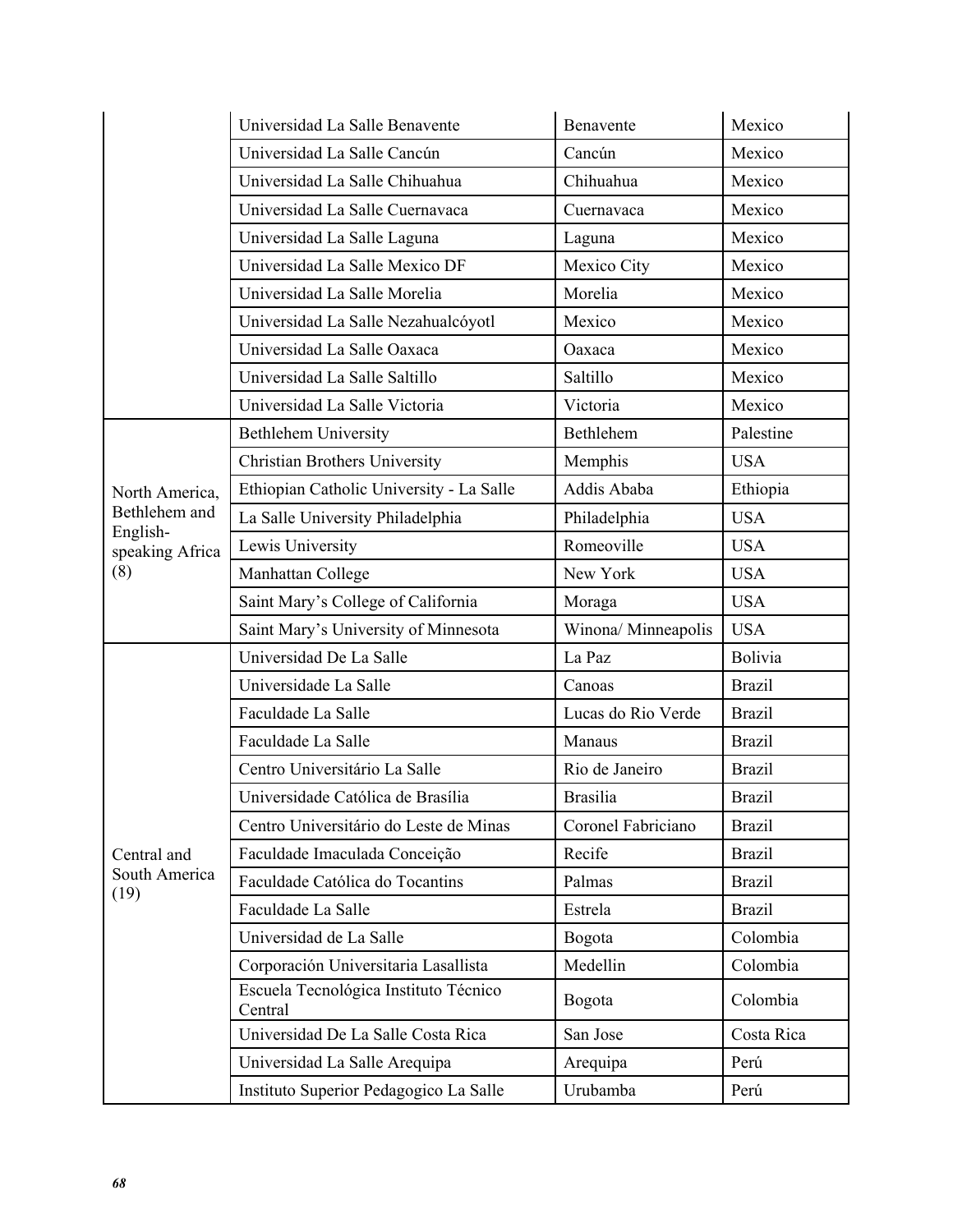| Universidad Tecnológica La Salle | Nicaragua    | Nicaragua |
|----------------------------------|--------------|-----------|
| Fundacion La Salle               | Caracas      | Venezuela |
| Fundacion La Salle               | Buenos Aires | Argentina |

### **What Types of Lasallian Universities Are There?**

Until recently, there has not been the desire to classify the institutions that are IALU members. Lately however, IALU's Executive Director<sup>8</sup> made the first attempt at a classification according to different criteria.<sup>9</sup> From the conclusions drawn from this research, the following can be stated.

From the point of view of their geographical location, IALU member institutions are located in five regions:

- Asia and Pacific Islands:
- Central and South America;
- Europe and French-Speaking Africa;
- Mexico; and
- North America, Bethlehem and English-Speaking Africa.

Dr. Cohelo suggests that rather than grouping them based on the language of instruction "a division by continents would surely be more effective."

Considering the institution's name as an expression of its Catholic identity, this research finds out that the larger majority (50 out of 65) of the IALU members carry La Salle in their names. Only five of them have a name that does not suggest a Catholic identity.

When looking at the economy of country of origin and based on the World Bank criteria (gross national income per capita), the study concludes that only one Lasallian university is present in a low income country, five are present in lower middle income countries, seven are located in upper middle income economies, and five are present in high income countries.

According to their years of service, IALU institutions are rather young. The data gathered shows that a little more that half of them are forty years old or even younger. This fact represents the rising importance given to universities by the Institute and also explains the continuing growth of these institutions.

According to their enrollment and based on the Carnegie Classification<sup>10</sup> for institutions of higher education, more than half of Lasallian universities are very small or small. This is not unexpected knowing that the La Salle higher education network is fairly young.

The last classification intended by the aforementioned research is according to degree offerings. First, the assumption was made that all IALU institutions offer four-year programs. Next, this study identified which Lasallian universities are allowed to offer master or doctoral degrees in their countries. Then the study established that "almost a third of Lasallian universities do not offer either master or doctoral degree programs and just one in four offer doctoral degrees."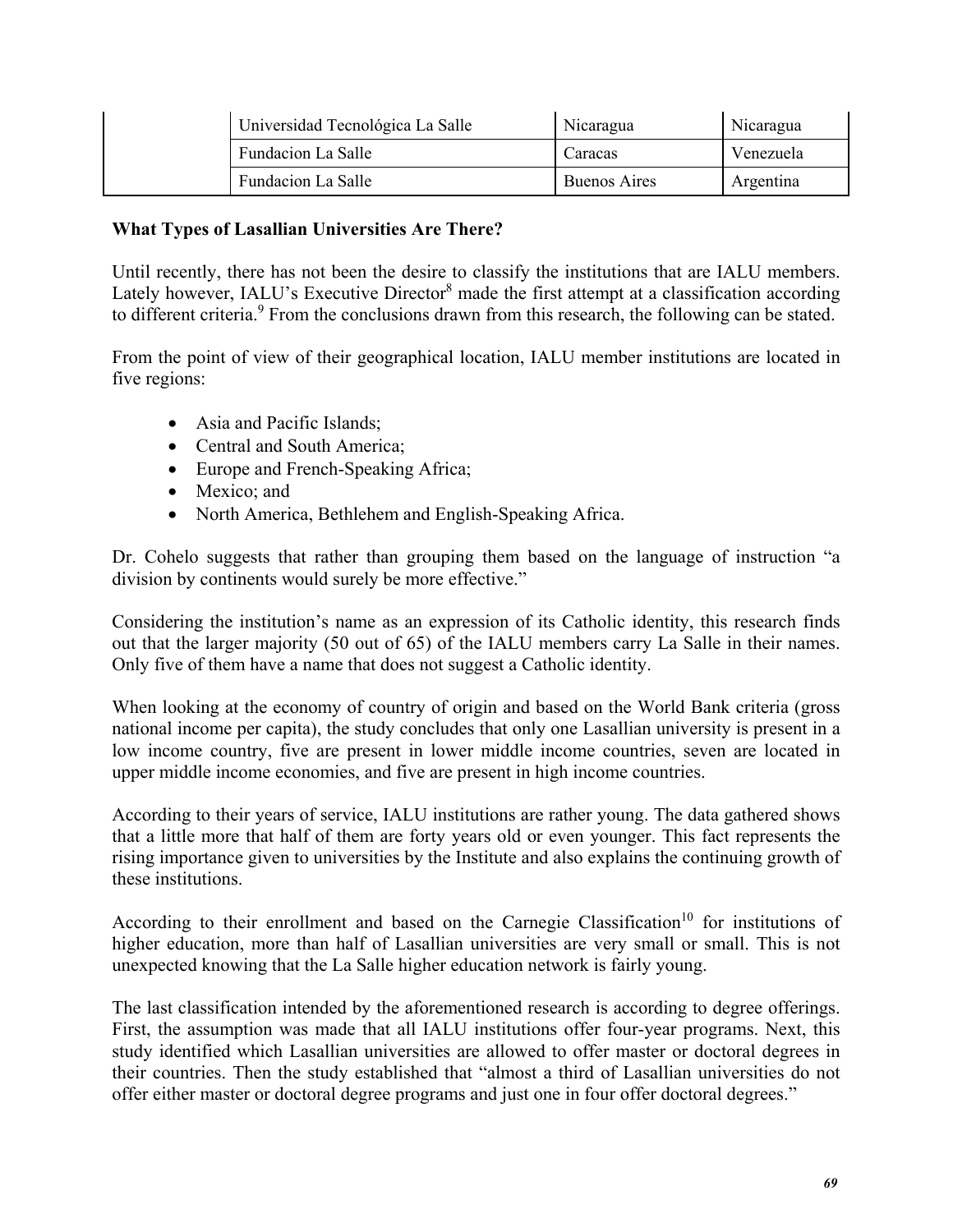The authors of this study recognized that their effort at classifying institutions is still "preliminary." They also went on to suggest other aspects for categorizing universities, For example: faculty and staff size, average tuition, financial aide available, and so on.

## **How Do Lasallian Educational Principles Relate to Young Adults and Graduate-Student Adults?**

Our foundation as the Lasallian educational network is based on the thought and spirit of Saint John Baptist de La Salle. Our mission is energized by his educational vision. Inspired by this vision, we promote quality education inspired by the Founder´s pedagogical thought.

Since the beginning of the Institute, our Founder and the first Brothers adopted a series of pedagogical principles. After a few years of testing them through their own daily practice in the schools, these principles were put together in The C*onduct of Schools*, 11 a book authored by the entire teaching community. These principles have been passed down from one generation of Lasallians to the next. Today, these principles are true tenets of the Lasallian educational tradition.

Even though the Lasallian pedagogical style stemmed from and further developed out of the elementary school classroom, educators of all teaching levels can successfully practice them.

Among those principles, I have selected a few which are relevant to the education of young adults and graduate school students.

*Wholistic (integral) education:* Regardless of the age of the learner, a good quality education has to promote a well-rounded growth.

*Personalized (individualized) instruction:* The Lasallian educator makes it a priority to get to know each one of his or her students as much as possible.

*Fraternal relationship between teacher and learner:* In the Lasallian school, the teacherpupil relationship involves care and warmth.

*Learner assumes responsibility for his/her education:* In the Lasallian classroom, it is the learner and not the teacher who is at center stage. By assuming responsibilities, learners develop into real leaders.

*Practical learning:* Content has to be relevant, that is, it has to relate to real-life experiences. This is perhaps one of the educational principles that guides the design of any program aimed at an adult population. Adults are practice-driven learners.

The importance of the pedagogical principles mentioned above was confirmed by a highly relevant theory about adult learning that was first presented by Malcolm Knowles in 1968.<sup>12</sup>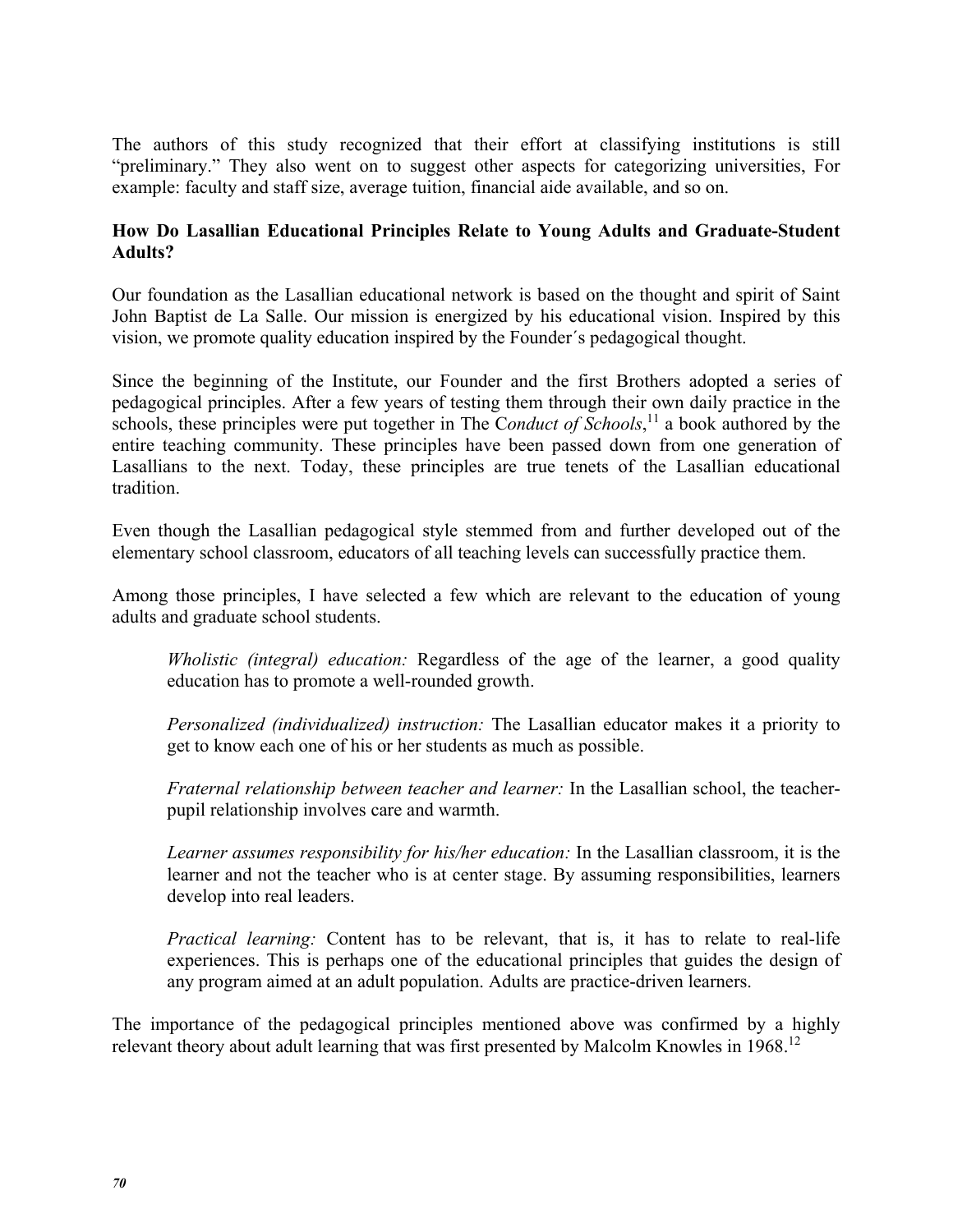According to this theory, adult learners:

- have a great need to know why certain content is taught to them;
- want to participate and control their learning;
- have a great reserve (large pool) of experience with which they can relate new learning;
- want to set their own learning pace;
- have a great need for feedback about their learning;
- are oriented toward specific tasks;
- bring more diversity to the learning situation;
- prefer varied instructional methods;
- like active rather than passive learning experiences; and
- like to determine the place and time for learning.

The striking similarity of the tenets of Knowles' theory with the Lasallian principles clearly manifests the genius and the vision of the first Lasallian teaching community.

In today's Lasallian institutions of higher learning, these principles are greatly appreciated and lived out by instructors.

# **What Are Some of the Most Innovate New Works in Lasallian Higher Education?**

The long-standing Lasallian tradition of looking for new needs in order to meet them continually encourages creativity that, in turn, nurtures and encourages innovation. Like many other educational institutions around the world, especially of the tertiary level, IALU universities face the challenge of innovating to update not only their methods, but also the content in order to help students develop the kind of skills that will be needed to navigate successfully in the twenty-first century.

A quick look at initiatives undertaken in IALU institutions allows us to identify some areas that concentrate innovation efforts. These are technology, alliances, and entrepreneurship promotion.

# *Technology*

Examples of *technological innovation* are (1) the increasing use of technology for teaching and learning through platforms available to the general public and others that are customized and (2) the fast development of on-line programs.

## *Alliances*

*Alliances* with other universities as well as with enterprises, companies, firms, businesses, corporations, organizations, and consortiums are signed continuously. As a result, different types of partnership emerge. These partnerships make it possible and encourage, among other things, internships abroad and research.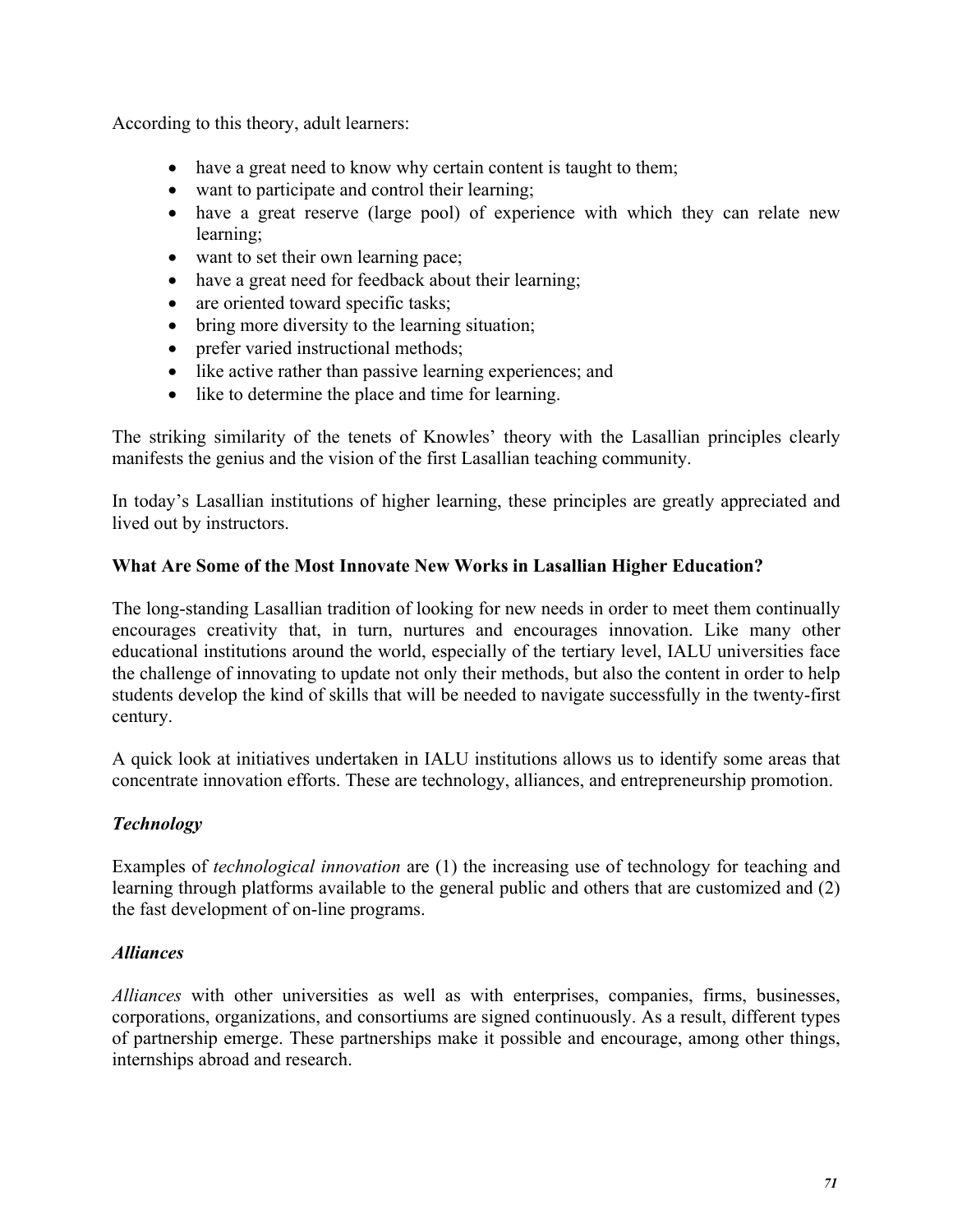### *Entrepreneurship Promotion*

Administrators of tertiary education programs are constantly reminded of their responsibility of educating people capable of creating opportunities instead of asking for them. To meet this challenge, there exist all kinds of programs to encourage *entrepreneurship* and business incubators. It is true that the success of these initiatives varies and that there is still room for learning from experience in this regard.

But, there are two other areas – not commonly mentioned by the way – where the innovation efforts are remarkable, outstanding. I refer to (1) *financial affordability* that, in turn, contributes to financial sustainability and (2) Integration of reason and faith, science and religion. These characteristic features make the Lasallian project stand out compared to others.

## *Financial Affordability*

At the Lasallian beginnings, gratuity was a core value for the educational mission. The evolution of society and the diversity of political and socio-economic contexts made it impossible to keep gratuity as it was; so later the goal became the issue of the *affordability* of the Lasallian educational services for all and, in particular, for low-income families. At the tertiary level, this is achieved in several ways today (scholarships, loans, discount rates, part-time jobs, fundraising, community service, and so on).

Each semester, more than a few Lasallian universities invest twenty to twenty-five percent of their budgets to make education affordable to their poorer students. There are institutions where more than fifty percent of the student body enjoys some discount. In fact, the percentage of students who pay full tuition is small indeed.

This reduction of net income certainly has a significant impact on school finances. This fact poses a significant challenge to those responsible for the health of the institution's finances. So far a combination of fiscal responsibility and outstanding creativity has been a miraculous formula. However, sustained efforts, especially through fundraising and billed services to external entities, will be necessary, from now on, to meet the economic demands of high quality education and to assure faithfulness to the Catholic and Lasallian identity of our network of colleges and universities around the world.

#### *Integration of Reason and Faith*

In an increasingly secularized society, *integration of reason and faith*, science and religion, at university campuses is thought by many as unthinkable, undoable, and virtually impossible. They simply do not see how these two dimensions of people´s lives can be put together. But I can say that we achieve it.

Certainly, our fundamental commitment is the quest for truth through research, dissemination and transmission of knowledge and its application to transform social reality and to build a more just society.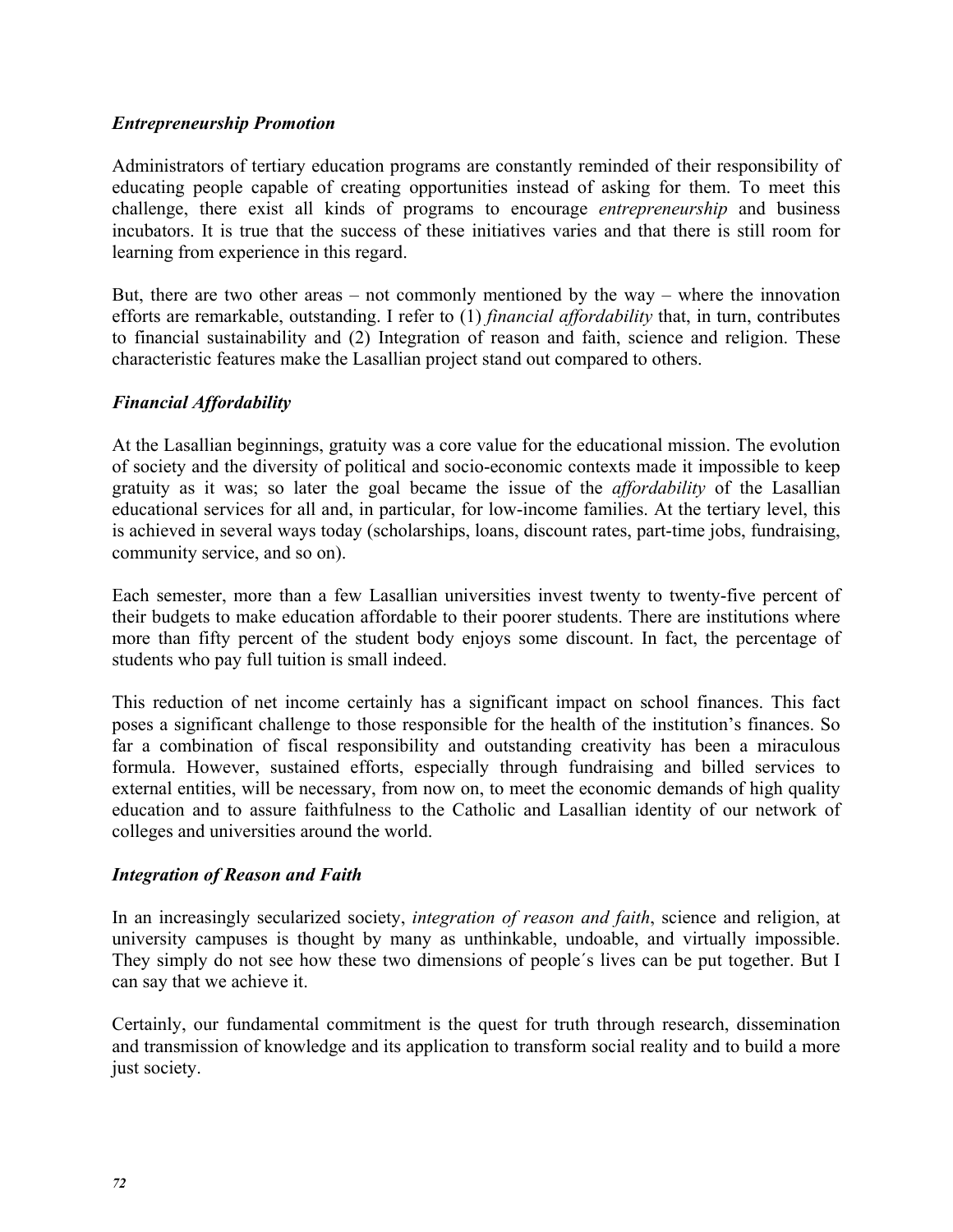While always promoting the search for truth and solutions to human problems and questions, we remain faithful to our Christian inspiration and our commitment to share the message of the Gospel while, at the same time, respecting other religious beliefs.

Intellectual development and faith development should not be understood by students as two distinct dimensions. On the contrary, these are to be seen as two dimensions that complement and nourish one another.

We work hard to help students see the close connection between different kinds of knowledge – including scientific, human, and faith knowledge. So that when they leave our institutions, they are determined to bear witness to their faith before the world and to respond to the demands of this critical and strong faith.

We attach particular importance to pastoral ministry. Ours is a ministry that combines the celebration of the faith of a believing community with the intellectual research of a community of study.

# **What Kinds of Collaboration Do You Know About?**

Collaboration is an unwritten but very honored principle between Lasallian tertiary institutions. Among the diversity of forms of collaboration stand out the following.

# *The International Cuernavaca Conferences*

Aside from the *Encuentros*,<sup>13</sup> one collaborative initiative has been the creation of a yearly gathering of participants of a particular field in the city of Cuernavaca, Mexico. Because of the name of the city, these gatherings came to be known as Cuernavaca Conferences and were of great importance in advancing the Lasallian network, as they allowed for key players to spend time together in a retreat-like environment to discuss relevant themes.

Some of the groupings of participants at these gatherings were academic vice presidents, deans of schools of business, campus ministry officials, international programs directors and study abroad coordinators, deans of schools of education, and others.

The first conference took place in the year 2000 and the last one in 2008. A chart providing an outline of the history of IALU Cuernavaca Conferences follows.<sup>14</sup>

| Conference     | Year | Participants                                            |
|----------------|------|---------------------------------------------------------|
| Cuernavaca I   | 2000 | <b>Academic Vice Presidents</b>                         |
| Cuernavaca II  | 2001 | Faculty Development Directors responsible for Lasallian |
|                |      | Formation                                               |
| Cuernavaca III | 2002 | <b>Business Deans and Directors</b>                     |
| Cuernavaca IV  | 2003 | Campus Ministry Officials                               |
| Cuernavaca V   | 2004 | <b>Academic Vice Presidents</b>                         |
| Cuernavaca VI  | 2005 | International Programs Directors and Study Abroad       |
|                |      | Coordinators                                            |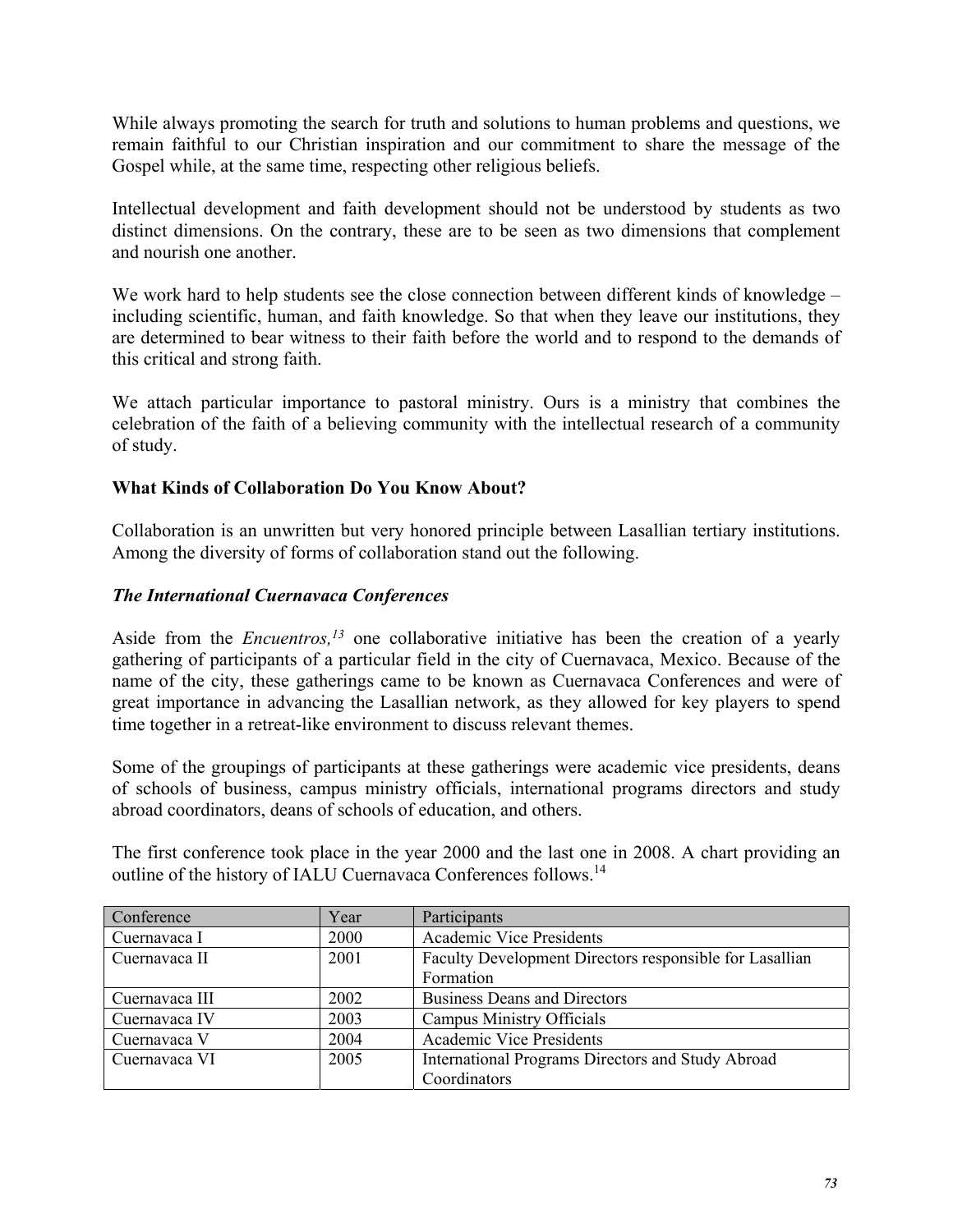| Cuernavaca VII  | 2006 | Deans of Schools of Education      |
|-----------------|------|------------------------------------|
| Cuernavaca VIII | 2007 | <b>Technology Directors</b>        |
| Cuernavaca IX   | 2008 | Research and the Lasallian Mission |

### *The International Lasallian University Rome Faculty Leadership Program*

This program was launched the year of 2007 at the *Encuentro* which took place in Porto Alegre, and it is of singular importance to the development and strengthening of Lasallian identity in tertiary education.

The program is targeted for university faculty and administration and is specifically designed to assist universities in their ongoing programs of faculty formation and enrichment.

To this day, more than 500 faculty and administrative-staff members from all regions of the network have attended this annual two-week program that takes place at the Institute's headquarters in Rome. Participants in this program return to their home institutions to be resource persons, mentors, and animators of the Lasallian mission.

### *The La Salle Student Summer Program on Leadership and Global Understanding*

In similar fashion, a leadership program aimed at Lasallian university student leaders was launched in 2012, also to great success. Alternating sessions between a region of IALU and La Salle Headquarters in Rome, the program has had approximately 250 participants in its six editions to date.

Its goals are three-fold: firstly, to enhance the global perspective of our students, in order to develop better understanding and perception of a global society; secondly, to tackle issues of social justice, which are fundamental to the Lasallian network; and finally, to further develop Lasallian identity amongst students.

#### *The One La Salle Agreement*

Most recently and after two years of negotiation, many IALU member-institutions have signed the *One La Salle* Agreement in 2017.

*One La Salle* is an initiative that makes it possible for Lasallian identity to meet internationalization in the form of a multilateral exchange agreement for undergraduate students.

While respecting the autonomy of each institution to choose its students and exercise its particular criteria for selection, the initiative will allow undergraduate students from any Lasallian institution within the IALUY network to apply and study at another Lasallian institution of the IALU network on a tuition-waiver basis.

It is relevant to note that the annual gathering of Lasallian internationalization officers of IALUmember institutions that has taken place since  $2015$  in parallel to NAFSA<sup>15</sup> has been instrumental to advancing this initiative. In many ways, this is both a return and consequence of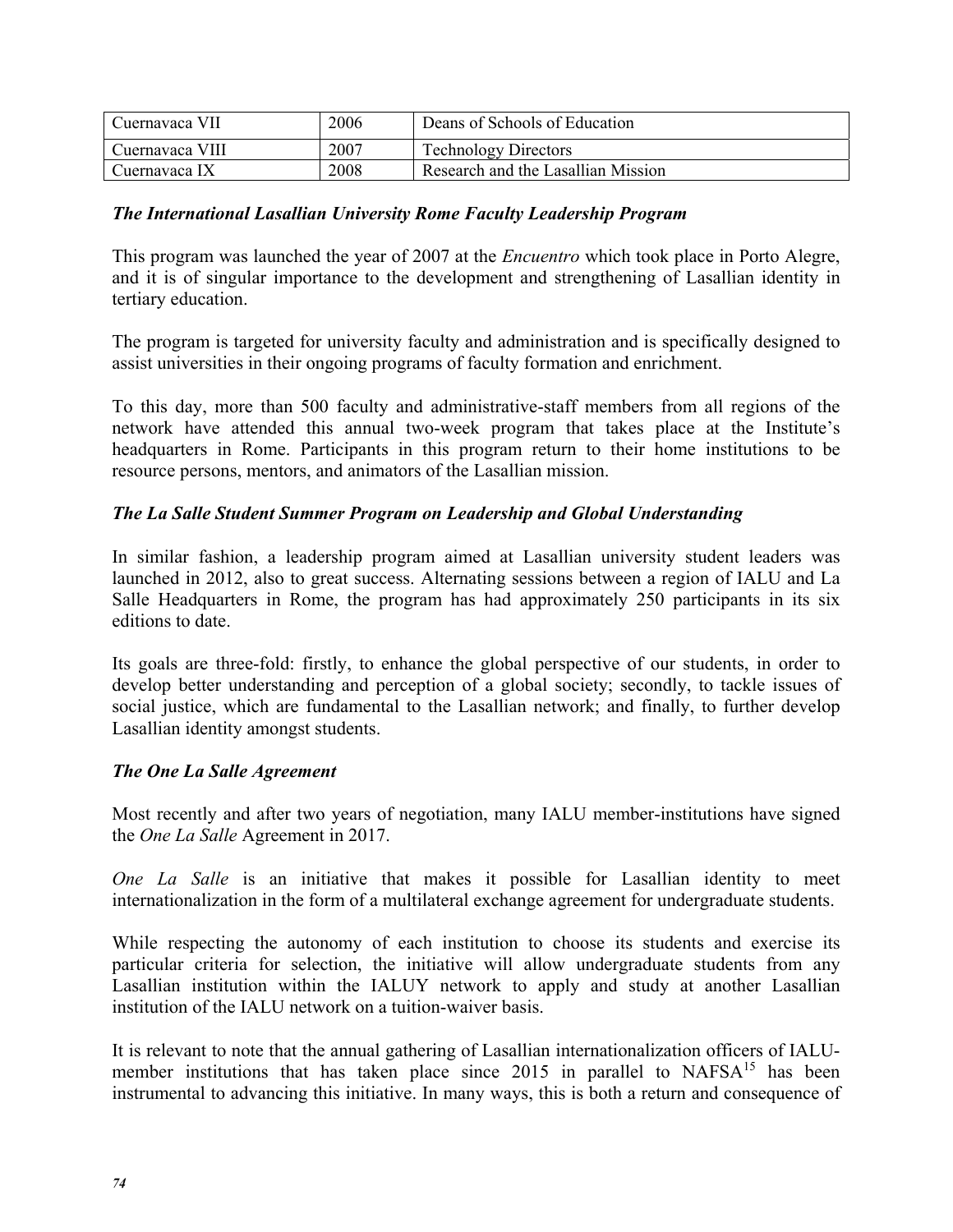the success of the Cuernavaca Conferences, as allowing for the creation of narrower networks based on a topic that has been identified as having the potential to be an incredibly successful strategy.

### *The Annual International Symposium on Lasallian Research*

There are several other events and actions within the Lasallian network which IALU either endorses or only communicates regarding its existence. Of these, one is the annual International Symposium on Lasallian Research that takes place every September in Minneapolis, home of Saint Mary's University of Minnesota. Sponsored by Saint Mary's University of Minnesota and RELAN,  $16$  the symposium is now in its seventh edition.

While gathering more than 100 participants every year, the event serves as a catalyst for cooperation in research, attending to those themes identified in 2016 by IALU's research agenda<sup>17</sup> as key. These are: (1) food, nutrition, and health; (2) sustainability and the environment; and (3) education and learning innovations.

### *Additional Collaborations*

Sometimes cooperation takes place on a bilateral or even mini-lateral basis and while it would be an exaggeration to suggest that IALU directly engages in such activity, it would not be a stretch to mention that these are a result of people interacting and establishing lines of communication at different IALU managed or endorsed events.

Examples of such activity – among several dozen – are: the bilateral cooperation between CESLAS Monterey (Mexico) and Manhattan College (USA) so that the former could support the latter in its Mission Month; the opening of an International Office at Universidad La Salle in Costa Rica with the support of its Latin American counterparts; and the creation of an oil engineering program in La Salle Rio de Janeiro with the support of Unilasalle France, where a successful geology program is run.<sup>18</sup>

#### **Why Is the International Institute Recognizing Higher Education?**

In recent years, there has been an important and significant shift with regard to the way in which the Institute sees higher education and its role in the Lasallian mission.

Beginning in 1993, the General Chapters of the Brothers of the Christian Schools<sup>19</sup> have affirmed the significant role higher education has to play for the Institute, Society, and the Church; and the last three Superiors General<sup>20</sup> have steadily and strongly acknowledged the important role that Lasallian higher education plays in support of the shared mission.

Specifically, the  $45<sup>th</sup>$  General Chapter, held in 2014, recognized the work done in higher education as an important contribution to the mission in the following terms.<sup>21</sup>

*First*, universities are places that allow for research to contribute to scientific thinking; and they provide the tools to improve the quality of life of men and women today,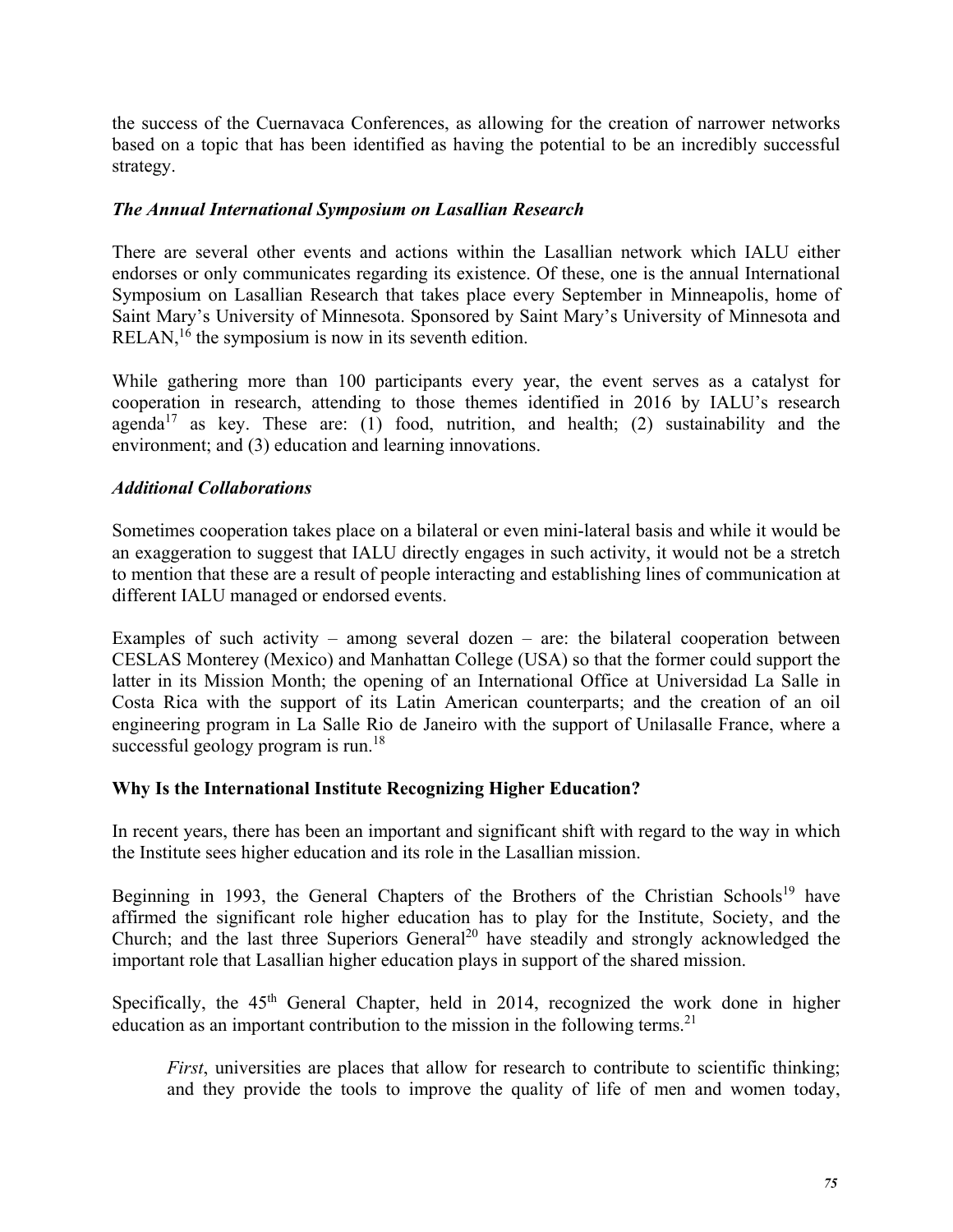particularly the poor. That is why the International Association of Lasallian Universities (IALU), in its 2013-2018 work plan, has called for research in the areas of nutrition and health, the environment, and innovations in education and learning aimed at serving the poor.

*Second*, universities are places where opportunities for dialogue between culture and faith can be encouraged and explored in all its depth and richness. This is an important aspect of evangelization as has been pointed out on repeated occasions by Pope Benedict XVI.

*Third*, universities are places where further research in pedagogy can be conducted to ensure the promotion of education in general and the Lasallian mission in particular….

*Fourth*, universities are places where professional training of Brothers and Lasallian Partners can be undertaken to ensure the development of the Institute, Society, and Church it serves.

Finally, the most recent General Chapter in 2014 encouraged Lasallian institutions of higher education to continue their contributions to teaching and learning, research, and societal development.

Without doubt, this acknowledgement is based on the realization of an important fact. Currently, one fifth of the people served by the Lasallian mission attend Lasallian institutions of higher education. And this number is growing because the number of IALU-member institutions is also increasing, especially in Africa.

## **What Role and Responsibilities Do Higher Education Institutions Have for the Lasallian World?**

In keeping with the idea of brotherhood brought forth by its Founder, Saint John Baptist de La Salle, the Lasallian network of higher education institutions has developed well in the last twenty years. Its purpose – to serve the Lasallian mission in higher education – is shared with the many other educational centers that were born of the same charism.

## *Collaboration between IALU and the Institute*

Lasallian higher education has been insistently called upon to play a role as a vital connection throughout the entire international Lasallian Family. Therefore, defining the collaboration mechanisms between Lasallian higher education and the Institute will be a fundamental task. If mobilized in a creative and dynamic way, this relationship will deliver its full potential.

The Institute´s expectations related to Lasallian higher education focus on three specific needs: (1) research, pedagogical and other; (2) formation of human resources, especially teaching and leadership cadres; and (3) support with establishing new universities in developing countries, namely on the African continent.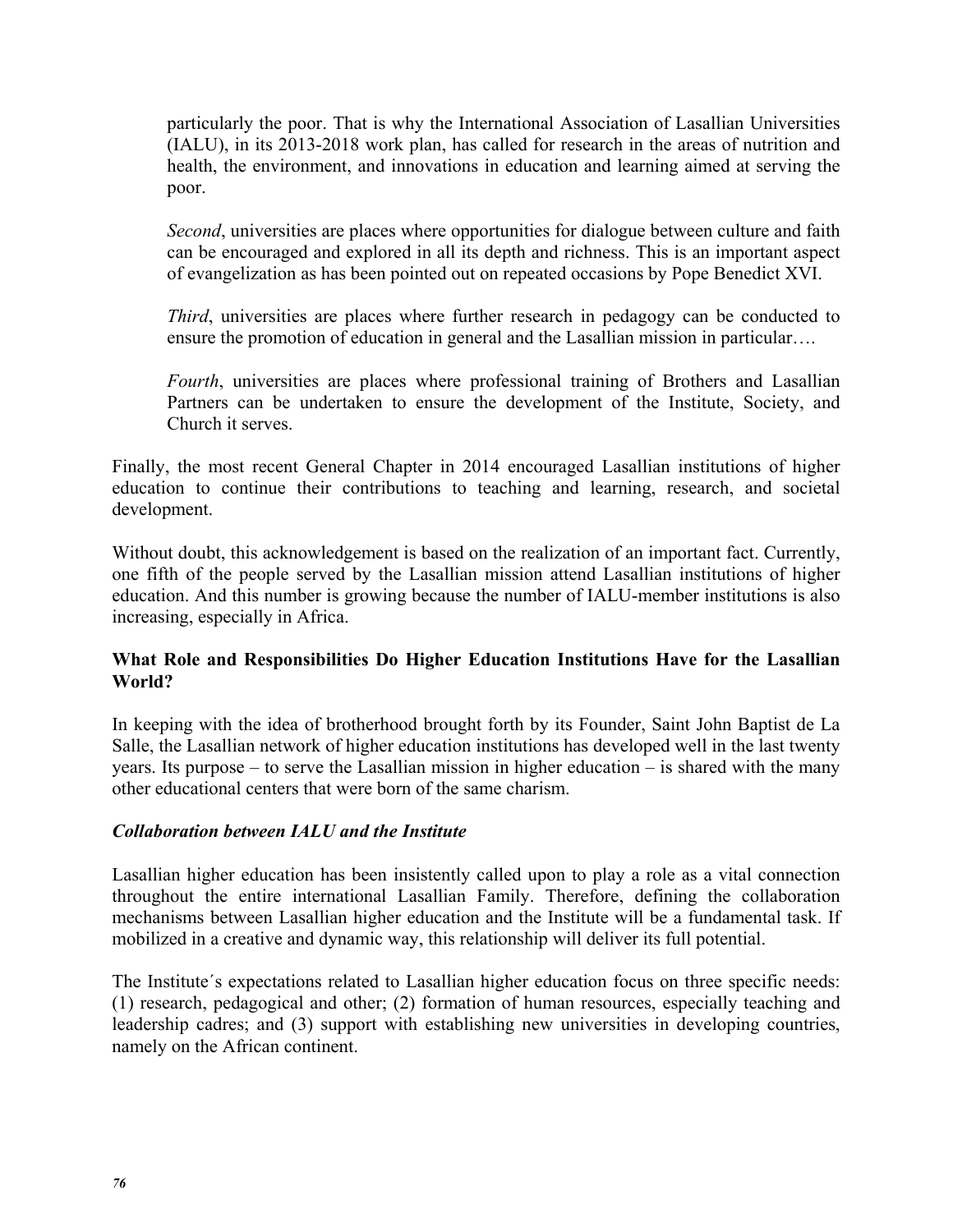It is important to note that the Institute's first call to action that was directed specifically toward Lasallian institutions of higher education was made by the 42<sup>nd</sup> General Chapter in 1993. Being attentive to the signs of the times, the Brothers present at the General Chapter looked to a force within the Institute, which had begun to consolidate a unified presence, the Lasallian institutions of higher education.

- Solutions to the causes of poverty and social injustice need researchers.
- Preservation of the environment requires specialists.
- Collaboration with international organizations needs intermediaries.

The time had come when the universities had to accept these Lasallian challenges, not only on a local level, but also as a unified international force.

The 43rd General Chapter of 2000 made clear and precise recommendations to the universities and tertiary-level institutions that are vital to the future of the Institute. Research on the conditions of education around the world, support for the rights of children, and the proclamation of the Gospel and the promotion of ecumenical and inter-religious dialogue were just some of these recommendations. It was clear that the talents and capacities of Lasallian higher education had raised great expectations.

A few years later, Superior General Brother Álvaro Rodríguez Echeverría, FSC, opened his address to *Encuentro VII* in Barcelona with these words:

My presence among you is intended to be a sign of the importance our Institute gives today to higher education and an act of faith in its enormous possibilities. In the history of the Institute, the growth of Lasallian universities in almost all the regions of the world is without precedent and is a sign of the times, which we cannot ignore.<sup>22</sup>

At Encuentro VIII in Canoas, Brother Álvaro went further and referred to the universities as

a miracle in our common history, an unprecedented event in our more than 300 years of service in Society and the Church . . . University development allows us to weave a more integral fabric from our works, where all, from the youngest to the oldest, find place, guidance, opportunity for development, and a human and Christian sense for their lives.<sup>23</sup>

Together with this recognition came the Superior General's call for Lasallian higher education to continue its role in the whole associative movement for mission and in the implications of the urgent needs and challenges of the world today. He said:

These four aspects – hunger, migration, the disintegration of the family and the new forms of poverty – are they not calls of the Spirit asking of us a prophetic response at this moment in our history?"<sup>24</sup>

Brother Álvaro suggested that universities ask themselves how they could impact Lasallian projects, works and ministries worldwide and how they could be a real and significant presence in District, Regional and international structures, and even in the new virtual networks.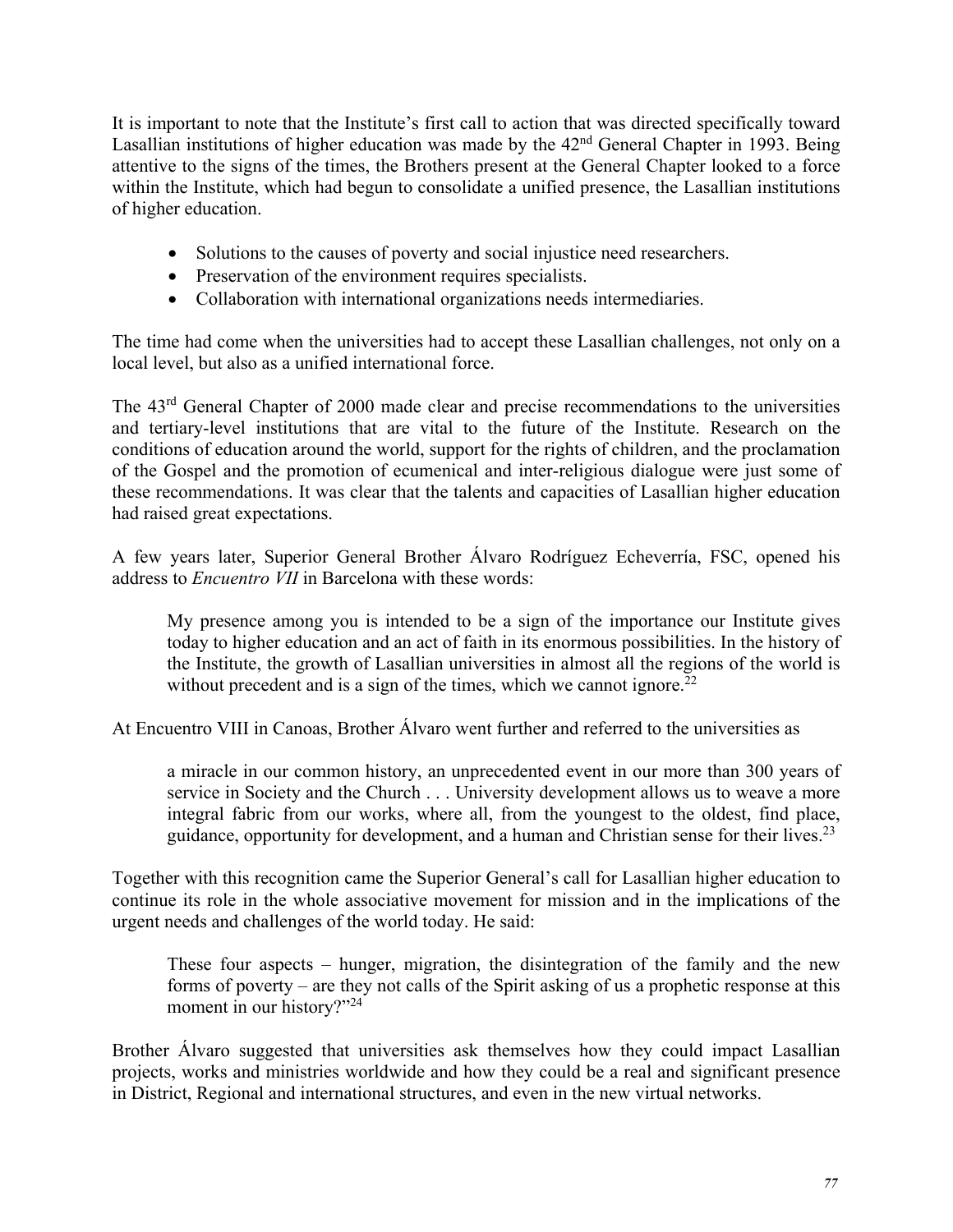Finally, the 45<sup>th</sup> General Chapter of 2014 encouraged Lasallian higher education institutions to continue their contributions to teaching and learning, research, and societal development.

At this point, the relationship with La Salle Headquarters in Rome has never been as institutionalized. A change in IALU's statutes, that took place in Bogota at Encuentro XI in 2015, formalized what had been the practice until then, assigning a permanent seat on the IALU Board to a representative from the Institute of the Brothers of the Christian Schools. Likewise, when it came to putting together the International Council for Lasallian Association and the Educational Mission (CIAMEL), the Institute recognized the importance of higher education and of IALU by setting forth that

the Executive International Board of IALU will be invited to propose one member for the Council.25

Most recently, IALU was asked by La Salle's Superior General to create a team that would assess the possibility of taking responsibility for a university in Ethiopia. The association responded in kind and sponsored such a team and after eighteen months of negotiation and visits which were coordinated between the Institute and IALU, the Institute gained a new center of education and IALU was happy to announce its 63rd member – Ethiopian Catholic University-La Salle – in Addis Ababa, Ethiopia.

## **What Is the Significance of the Role of the General Councilor for Higher Education?**

Another important fact that reflects the significant shift referred to above was a transcendent decision made at the 45<sup>th</sup> General Chapter of 2014. First, the delegates stated that

in many parts of the Institute there are questions that must be answered in fraternal dialogue between Sectors, Districts and their own higher educational institutions.<sup>26</sup>

Among others, the following were identified:

- how to bring about greater mission effectiveness in coordination with the Districts and Lasallian universities, in terms of Lasallian charism and stewardship of financial, material and human resources in aid of the Lasallian mission?
- what type of institutional relations should exist between IALU and the Center of the Institute?
- how to promote and strengthen the effectiveness of IALU?
- how to collaborate and strengthen the existing relationships between the Lasallian universities in developed countries and academic centers in emerging countries where the Lasallian mission exists?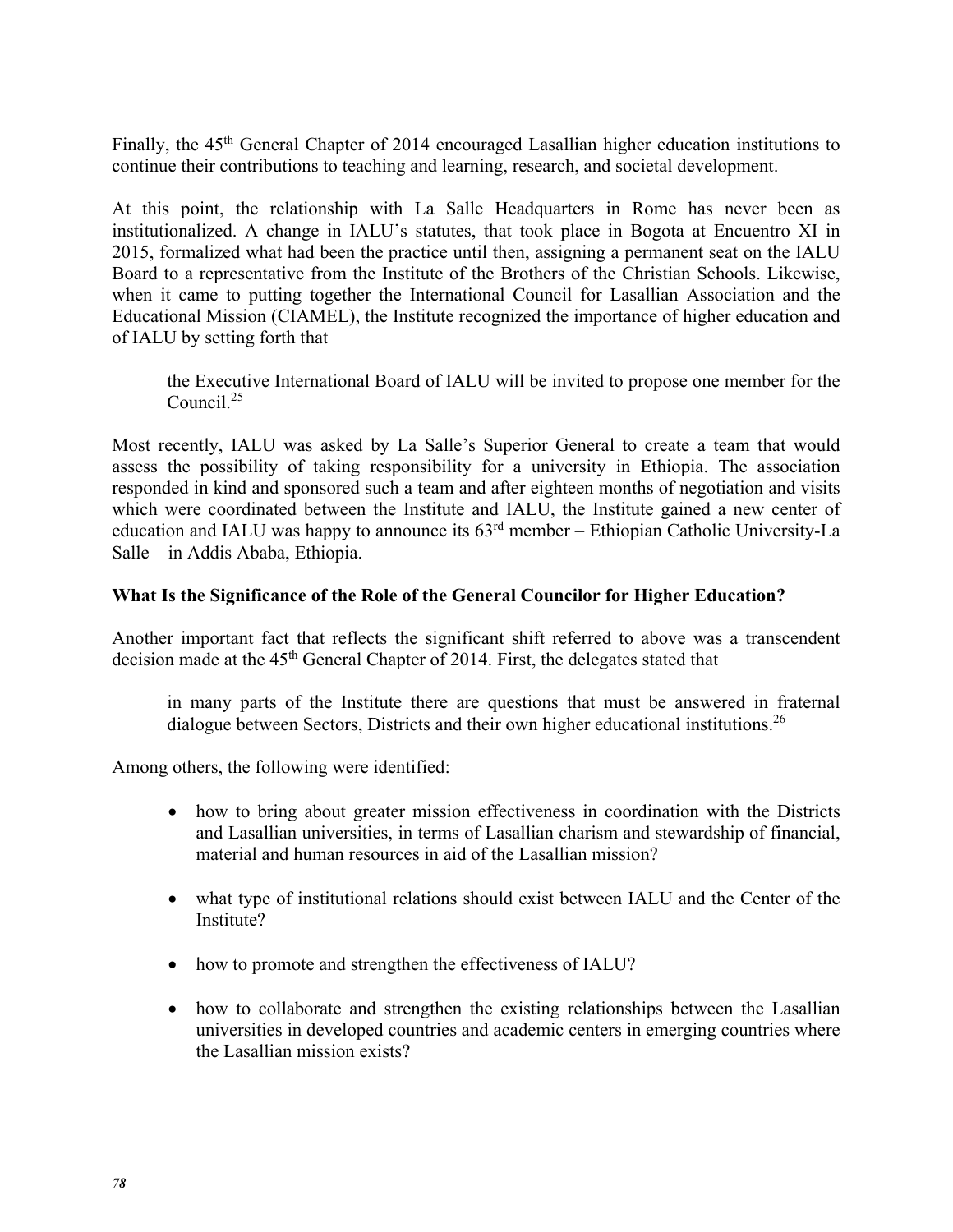• how to develop mutually beneficial projects between institutions of higher education and their Districts?<sup>27</sup>

In order to respond to these challenges and opportunities, there is a need to promote conversations between institutions of higher education and the Center of the Institute. To do this, the  $45<sup>th</sup>$  General Chapter of 2014 asked in its proposition #18:

that Brother Superior will appoint a General Councilor to accompany Lasallian higher education and recommend his appointment to the administrative council of the International Association of Lasallian Universities (IALU).28

Brother Superior has been very effective; he has accomplished both tasks. The author of this article was appointed to the General Council in December of 2014. Later, in March of 2015, the assembly of university presidents gathered in Bogota, Colombia, for *Encuentro XI* approved the author's appointment to the IALU international board of directors. The presence of the General Councilor on the IALU board bears witness to the fact that this General Chapter proposition has been fulfilled.

The role, therefore, of the General Councilor for accompanying Lasallian higher education is that of serving as a link between IALU and the Institute to promote dialogue and service to the Lasallian mission. Much progress has been made on both fronts. Currently, IALU and the Center of the Institute collaborate on several projects. Two examples are those (1) of assuming responsibility for the Catholic University of Ethiopia and (2) of working on a digital repository to assist Lasallian researchers.

## **What Are Some Expectations for Lasallian Higher Education as It Moves into the Future?**

As IALU approaches twenty years of its creation, some new roles for the association have been developed so as to reflect its maturity as a network.

The last few years have also seen increasing work in each of the IALU regions, which in turn has helped to solidify the work of the network. In every IALU region, university presidents meet at least once a year. In several, there is more than one meeting per year; and other senior officers of institutions are involved as well, creating regional networks of experts in a particular field. This bodes well for the future of IALU, as it creates systematic buy-in from institutions on a regional level which in turn will feed much of the decisions that shall be taken at the multilateral level.

There might have been a time when there was doubt as to what the future would hold for a Lasallian network of higher education institutions. If that ever happened, the reality today leaves not much room for ambiguity.

At the end of the 2015 *Encuentro* of Lasallian university presidents in Bogotá, Colombia, there was among them a strong consensus on several paths to take Lasallian higher education into the future.<sup>29</sup>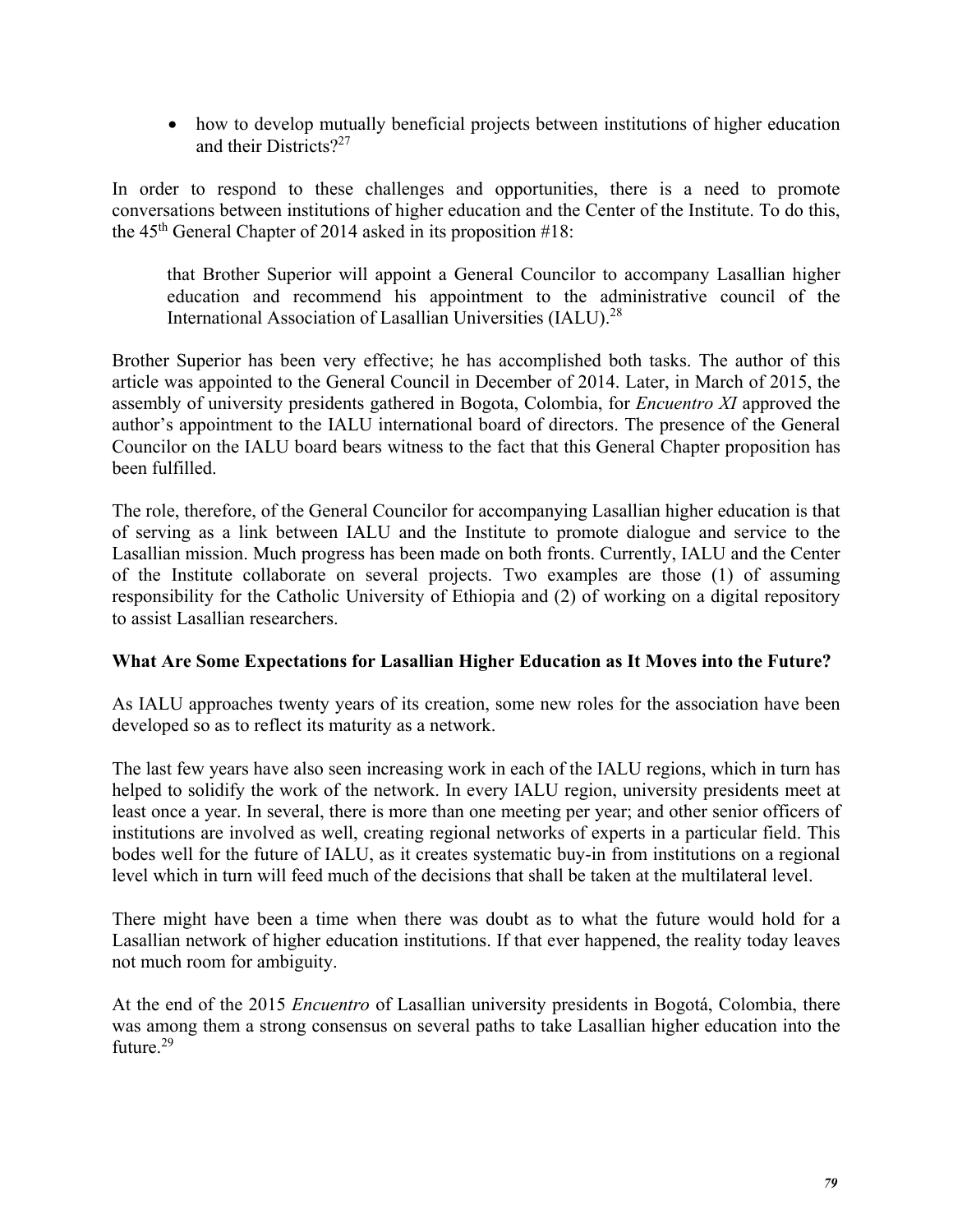Lasallian higher education has a lot of potential. Its global reach, its common values, as well as its local impact and credibility or its large student, teacher and staff communities can be very powerful driving forces to growth and prosperity, if they are managed consistently.

However, for Lasallian higher education to deliver tangible results, the engagement of all higher education Lasallian institutions is fundamental. This means that Lasallian higher education will simply not deliver the desired results as long as Lasallian colleges and universities do not get involved directly, whatever the goodwill and efforts of IALU´s permanent structure and international board of directors may be.

The historical processes that resulted in the creation of IALU and its subsequent development have self-reinforced its functioning and made it extremely unlikely that the chosen path will be reversed.<sup>30</sup>

### **Final Comments**

Responding to the needs of the times will always be the distinguishing characteristic of Lasallians everywhere. Their commitment to meet new needs will also be a life-giving act of fidelity to our Founder and, therefore, a promise of viability and vitality for the Lasallian mission.

So, as we look into the future of Lasallian higher education, we can see each Lasallian university converted into

a laboratory of peace, harmony, pursuit, acceptance, respect, compassion, solidarity, and wisdom. Only then will we turn into a reality what the Second Vatican Council gave us as a top-priority task: the joys and the hopes, the grief and the anxieties of the men [and women] of this age, especially those who are poor or in any way afflicted. These are the joys and hopes, the grief and anxieties of the followers of Christ. Indeed, nothing genuinely human fails to raise an echo in their hearts . . . In our days, though [hu]mankind is stricken with wonder at its own discoveries and its power, it often raises anxious questions about the current trend of the world, about the place and role of man [women and men] in the universe, about the meaning of its individual and collective strivings, and about the ultimate destiny of reality and of humanity (*Gaudium et Spes* #1:3). This is the place of Lasallian universities, where the destiny of humanity lies and an attempt is made to answer ultimate questions.<sup>31</sup>

## **Endnotes**

1. This article was originally the script for a presentation in March 2017 to the Regional Mission Council of the Lasallian Region of North American (RELAN). Later, it was revised and expanded for a presentation in January 2018 to the board of trustees of Saint Mary's College of California prior to its preparation for publication here.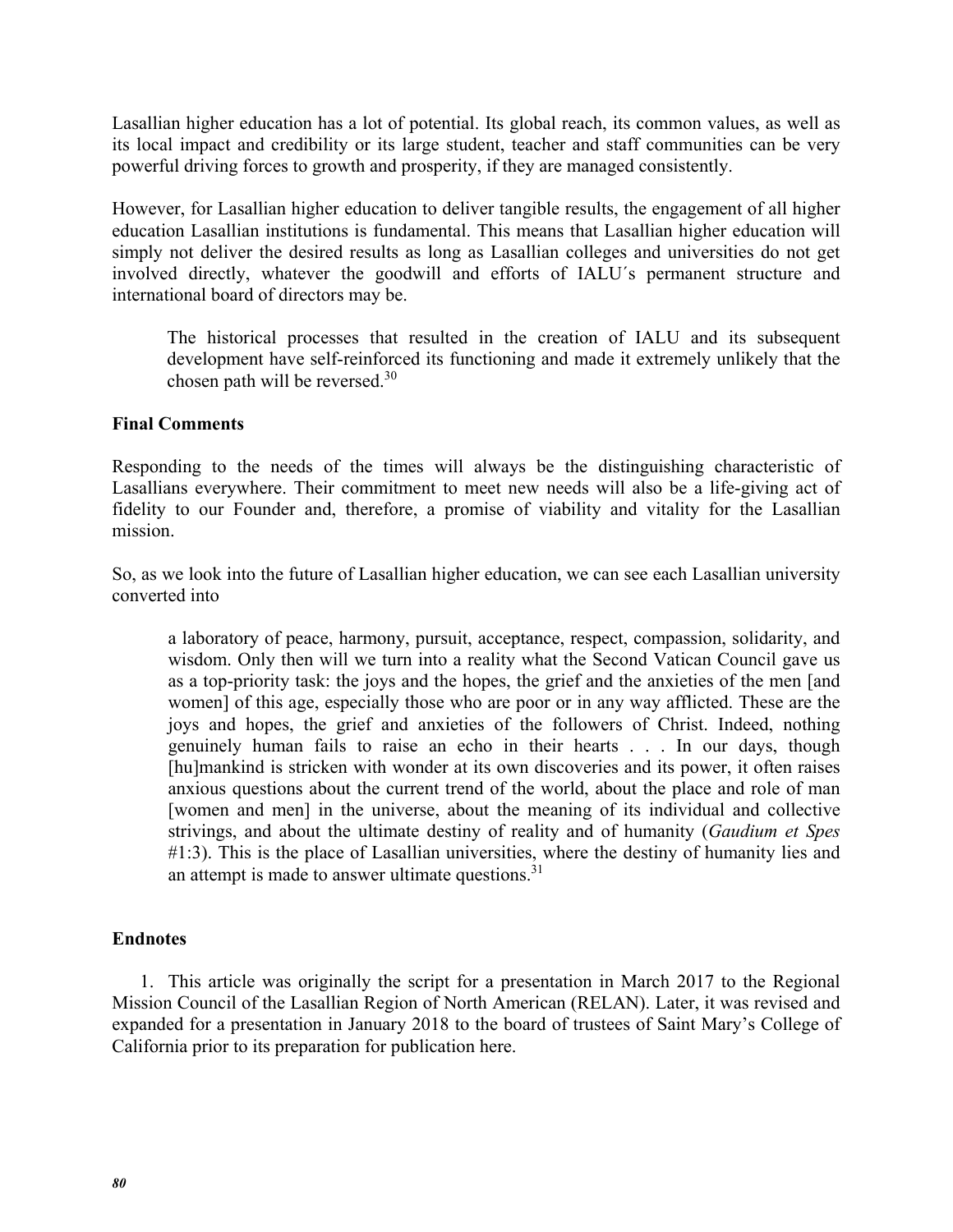2. Brother Gustavo Ramírez Barba, FSC, is the General Councilor of the Brothers of the Christian Schools who accompanies the higher educational sector of the Lasallian educational network. He received an EdD from the University of San Francisco and previously served as Visitor of the District of North Mexico and president / rector of Universidad de La Salle Noroeste.

3. International Association of Lasallian Universities.

4. Brother Álvaro Rodríguez Echeverría, FSC, "Opening Address," IALU *Encuentro VII*, Barcelona, January 2004. [This address is scheduled to be published in December 2018 in issue #9.3 of *AXIS: Journal of Lasallian Higher Education*.].

5. Brother Léon Lauraire, FSC, *Cahiers Lasalliens* #61: The Conduct of Schools, A Contextual Approach (Rome, 2008), pages 78-80.

6. For more details, see Joan Landeros' "The Lasallian International University Network: Progress and Promise" in Bulletin #252 (Rome, 2010), pages 5-18.

7. Since the writing of this article, two other Lasallian institutions of higher education have become members of IALU: Instituto Centroamericano de Ciencias Religiosas in Mixco, Guatemala, & Christ the Teacher School of Education of Tangaza University College in Nairobi, Kenya (which since 1996 had been an institute of Saint Mary's University of Minnesota).

8. Carlos Coelho, PhD, JD.

9. Carlos Coehlo, "Identity Meets Internationalization: The Case of the International Association of La Salle Universities," pages 1-17. [This article is scheduled to be published in December 2018 in issue #9.3 of *AXIS: Journal of Lasallian Higher Education*.].

10. The Carnegie Classification "was created by the Carnegie Commission on Higher Education in 1970." It provides a "classification framework" that allows "comparison across the years."

11. John Baptist de La Salle, *The Conduct of Christian Schools*, translated by F. de La Fontainerie and Brother Richard Arnandez, FSC, and edited with notes by Brother William Mann (Landover, MD: Lasallian Publications, 1996).

12. Esthermsmth, "Andragogy – Adult Learning Theory (Knowles)" in Learning Theories, 30 September 2017. [https://www.learning-theories.com/andragogy-adult-learning-theoryknowles.html.].

13. The *Encuentro* is the regular meeting of the presidents / rectors of Lasallian higher education institutions. In order of occurance, they are: *Encuentro I* of 1978 in Cuernavaca, Mexico; *Encuentro II* of 1988 in Cuernavaca, Mexico; *Encuentro III* of 1991 in Rome, Italy; *Encuentro IV* of 1994 in Moraga, USA; *Encuentro V* of 1998 in Rome, Italy; *Encuentro VI* of 2001 in Manila, Philippines; *Encuentro VII* of 2004 in Barcelona, Spain; *Encuentro VIII* of 2007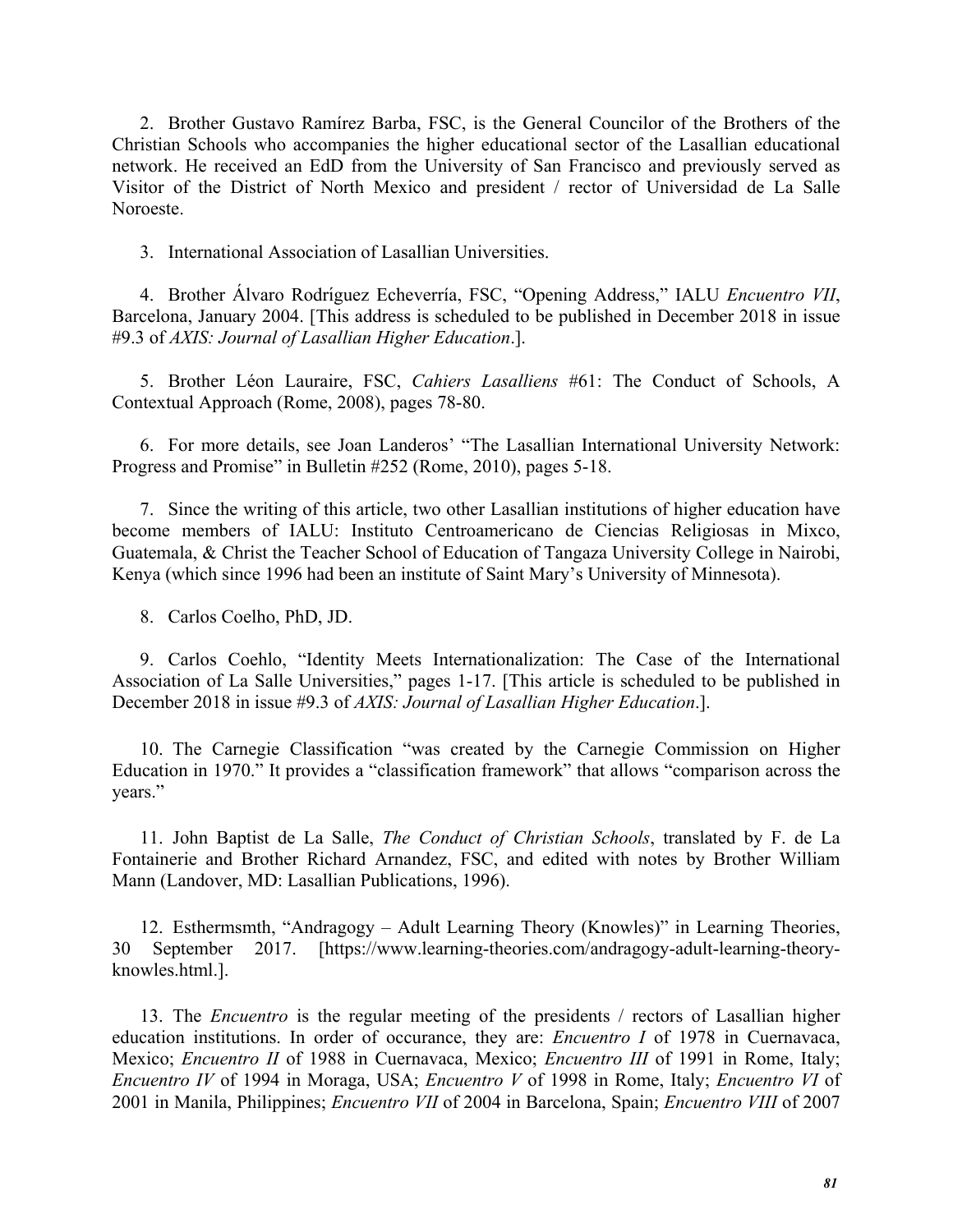in Canoas, Brazil; *Encuentro IX* of 2009 in Philadelphia, USA; *Encuentro X* of 2012 in Manila, Philippines; *Encuentro XI* of 2015 in Bogota, Colombia; and *Encuentro XII* of 2018 in Mexico City, Mexico.

14. Archives of the International Association of La Salle Universities.

15. NAFSA is the Association of International Education, which according to its website "is the world's largest nonprofit association dedicated to international education and exchange."

16. RELAN is an acronym for the Institute's Lasallian Region of North America.

17. Cf. "Lasallians in the World Solving Real Problems of the World: Research Agenda of the International Association of Lasallian Universities (Revised)" in *AXIS: Journal of Lasallian Higher Education* #7.2 (2016).

18. Coehlo, pages 6-7.

19. The four General Chapters of the Brothers of the Christian Schools being here referenced are: the 42nd General Chapter of 1993, the 43rd General Chapter of 2000, the 44th General Chapter of 2007, and the  $45<sup>th</sup>$  General Chapter of 2014.

20. Brother John Johnston, FSC (1986-2000), Brother Álvaro Rodríguez Echeverría, FSC (2000-2014), and Brother Robert Schieler, FSC (2014-present).

21. *Circular 469: Documents of the 45th General Chapter. This Work of God Is Also Our Work* (Rome, 2014) #3.21 on pages 26-27.

22. Brother Álvaro Rodríguez Echeverría, FSC, "Opening Address," IALU *Encuentro VII*, Barcelona, January 2004.

23. Brother Álvaro Rodríguez Echeverría, FSC, "Opening Address," IALU *Encuentro VIII*, Canoas 2007. [This address is scheduled to be published in December 2018 in issue #9.3 of *AXIS: Journal of Lasallian Higher Education*.]

24. Brother Álvaro Rodríguez Echeverría, FSC, "Opening Address," IALU *Encuentro VIII*, Canoas 2007.

25. Brothers of the Christian Schools, "CIAMEL Statutes," #4.1.4.

26. *Circular 469*, #3.22 on page 27.

27. Cf. #3.22 on page 27 in *Circular 469*, #3.22.

28. *Circular 469*, page 28.